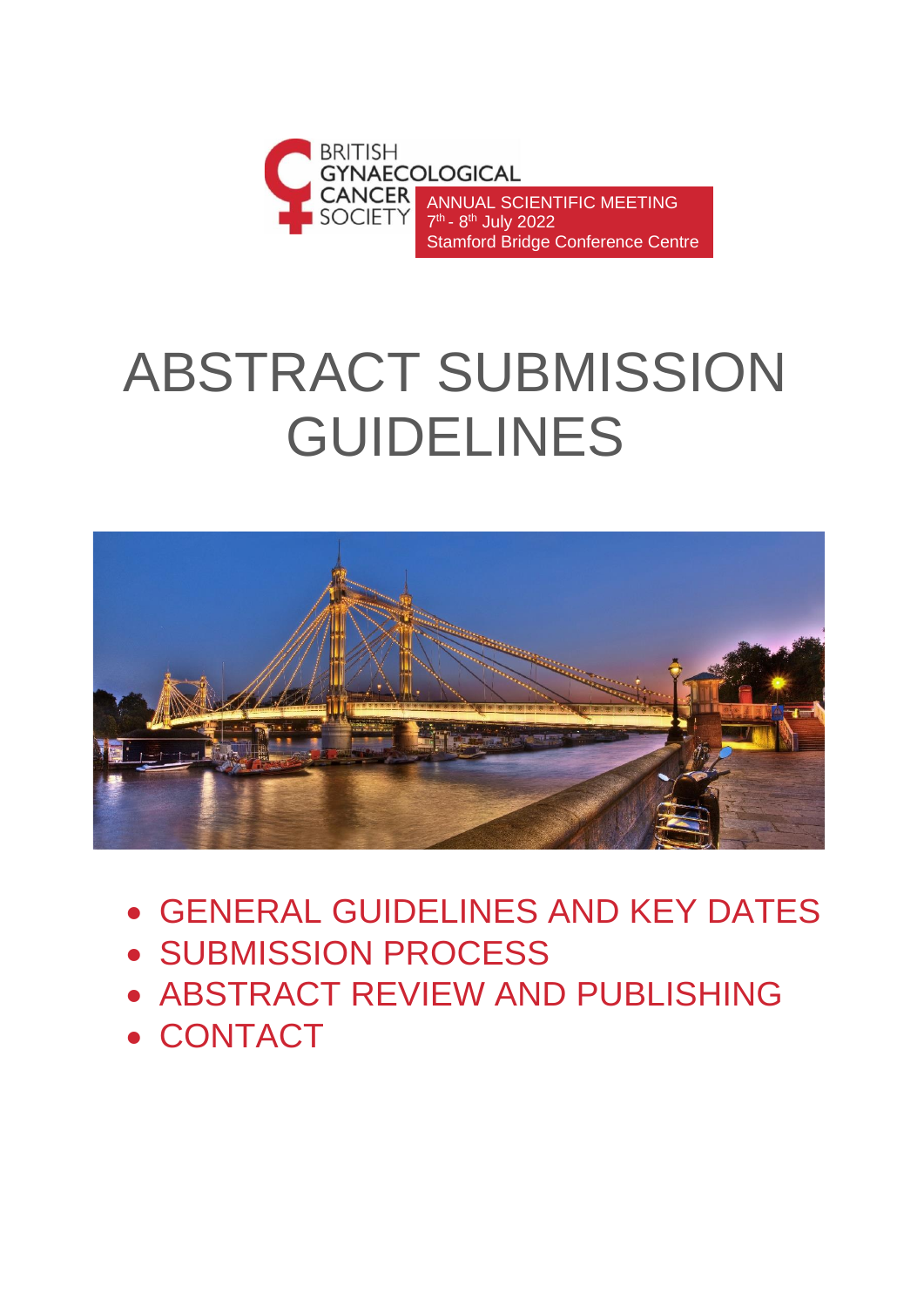

# GENERAL GUIDELINES AND KEY DATES

### Submission online site

To submit an abstract, you need to log in to our [Online Abstract Submission Site.](https://inconference.eventsair.com/bgcs-2022/bgcs-2022-abstract-portal) Once you have created an account, you can log in multiple times to complete your submission(s). Please remember to take a note of your password.

# Submission deadline

The deadline to submit an abstract for BGCS 2022 is 17:00 (GMT) on **Tuesday 8 th March 2022**. You need to ensure you have completed the submission process before this date. Any submissions in the draft status will not be considered for review. You can edit and revise abstracts within the draft stage but please ensure you submit and receive a confirmation before the deadline.

# Notification to authors

Authors will be notified about the outcome of their submission(s) during the week commencing **Monday 11th April 2022**.

## Payment

There is no fee for making a submission. If your submission is accepted for presentation, you will be required to attend the conference and pay the conference registration fees. Further information will be sent to you when authors are notified of the outcome of their submission, during the week commencing **Monday 11th April 2022**.

#### Abstract format

The word limit for each abstract is 250 words. You need to provide a theme for each abstract. All abstracts must be written and presented in English.

# SUBMISSION PROCESS

## Accessing the site for the first time

All abstracts will be submitted through our [Online Abstract Submission Site.](https://inconference.eventsair.com/bgcs-2022/bgcs-2022-abstract-portal)

If you are accessing the site for the first time, you will need to create an account. To do so, click on the "Create New Account" button on the right. After you create your account, you will need to provide your contact details on the "Update Contact Information" tab at the top of the page and complete set up by clicking "Create Account". You must complete this step to submit an abstract.

## Logging back into your account

If you have created an account and saved your abstract as a draft, or if you wish to submit another abstract, you can log back in by providing your email address and password. Please note that you will only be able to log in to edit your abstract until the submission deadline of 17:00 (GMT) on **Tuesday 8th March 2022**.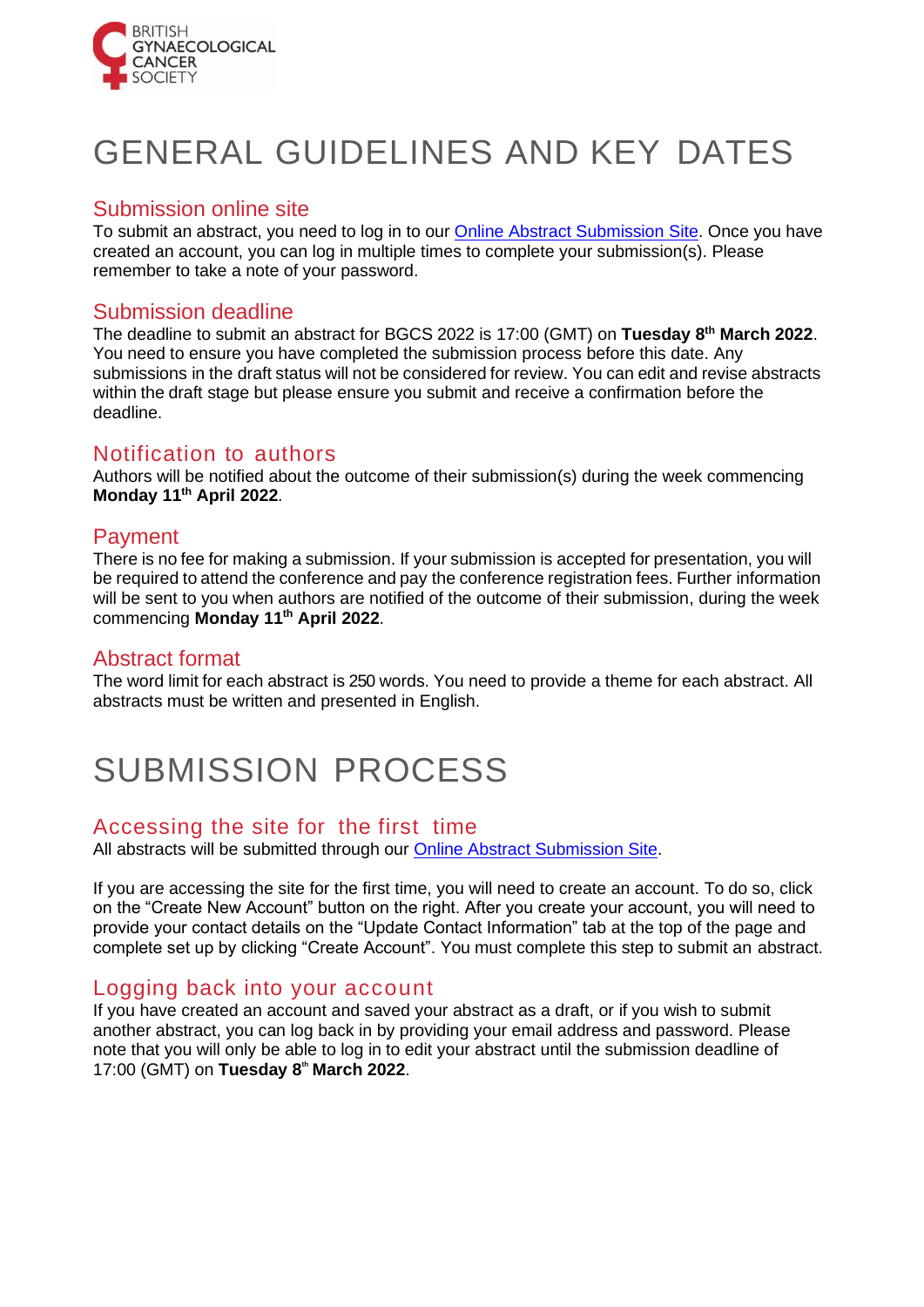

# Submitting your abstract

There are 6 steps to complete to submit your abstract. At any time in the process you can click the Save As Draft button at the bottom of each page, this will allow you to save your incomplete submission and return to it at a later time.

**Please note that abstracts in the draft stage will not be considered forreview and must be completed and submitted before the submission deadline of 17:00 (GMT) on Tuesday 8th March 2022.**

#### Step 1: Title and Presentation Type

Provide the title of your submission. The title should be appropriate, meaningful, clear and concise. Avoid subtitles if possible. You must comply with the 50 word limit.

You can select if you are submitting an Oral Presentation, Poster Presentation or Either.

- ˗ An **Oral Presentation** will be a talk plus an allowance for Q&A, accompanied by a presentation (PowerPoint).
- ˗ A **Poster** will be displayed during the full conference for all delegates to view. You will required be present during lunch and refreshment breaks and the dedicated poster viewing times to present your poster and answer questions.

#### Step 2: Presentation Themes

At this stage you will be asked to select a theme from the dropdown menu. The presentation themes available are as follows:

- Surgical Oncology
- Medical Oncology
- Clinical Oncology
- Pathology (histology, microbiology and chemical pathology)
- Radiology
- Genomic medicine
- Specialist nursing
- Screening, prevention and early diagnosis
- Other diagnostics
- Precision medicine
- Patient follow up
- Quality of life and survivorship
- Equality and Diversity
- Palliative Care
- Education and training
- Other

Once you have selected your theme, please click continue at the bottom of the page to progress to the following step or save as draft to stop and come back to your submission.

#### Step 3: Authors and Affiliation

Please list all authors and their affiliations.

To add an affiliation, indicate all the necessary information and press "Add Affiliation". Take a note of the number of the affiliation, as you will need to add the number to the applying authors.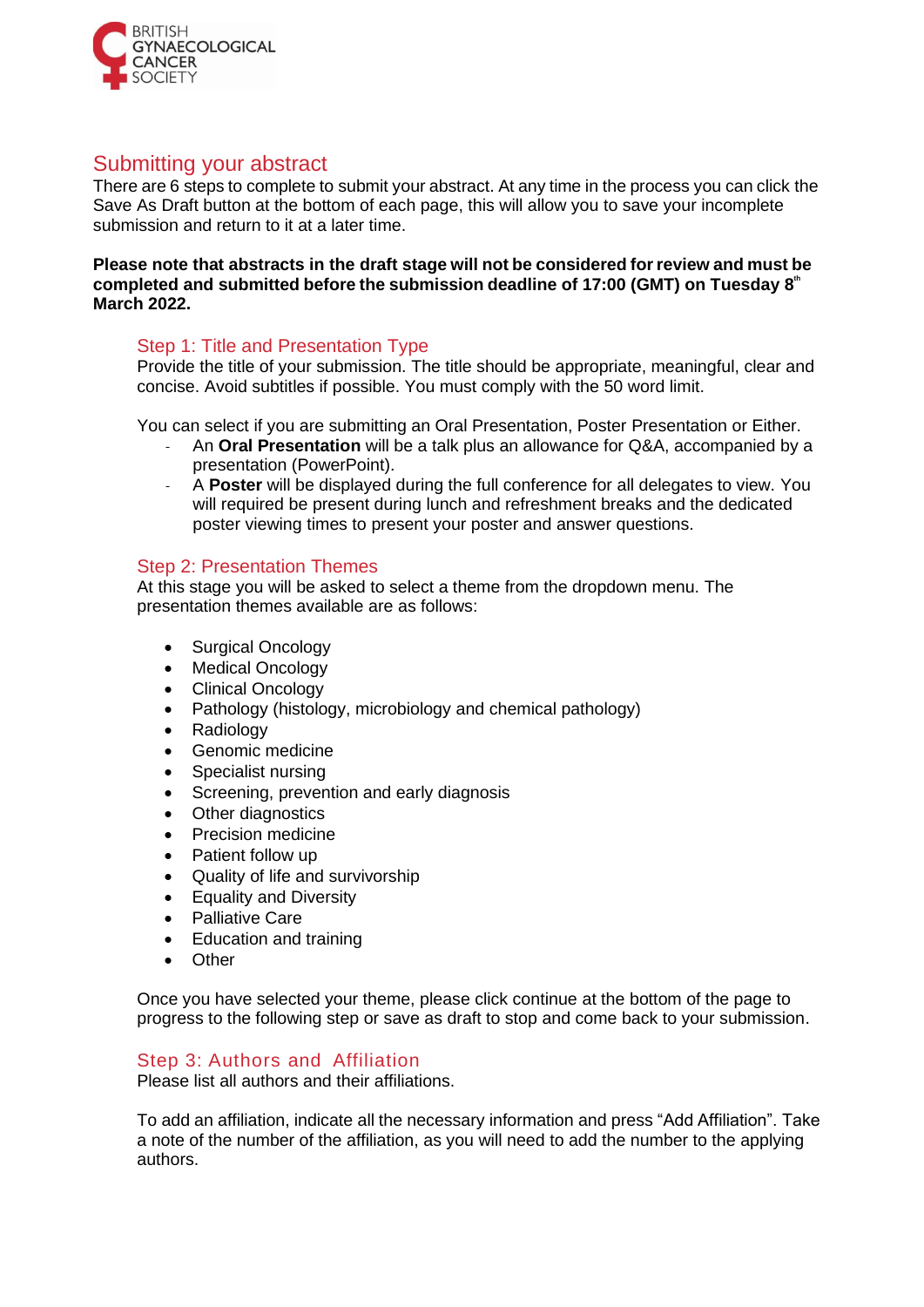

Add the author details and click "Add Author". Please only provide the affiliation number for each author, e.g."1". If you type in the affiliation title, the system will not allow you to submit your abstract. If an author has multiple affiliations, please indicate this through a comma, e.g. "1,2".

Please note that the number of presenting authors is limited to 1. You can indicate the presenting author by ticking the "Presenter" box on the relevant author(s).

#### Step 4: Abstract Content

The content of your abstract must be entered in the word template provided. Please ensure you adhere to the word limit of 250 words, this includes any headings you are including. Longer abstracts will not be accepted. Do not include the title, references or authors in this section.

#### Step 5 and 6: Review and Submission

The Review section will show what you have submitted and what information is still required before you can submit your abstract. You can save your submission as a draft and complete it at a later stage.

If you are ready to submit your abstract, you need to agree to the Terms and Conditions and click "Submit".

**Please note that once you submit your abstract, you will not be able to make further edits. If you need to make an edit prior to the submission deadline, please email the Conference Secretariat at [bgcs@in-conference.org.uk.](mailto:bgcs@in-conference.org.uk)**

#### Proof Reading

We will print your abstract from the version supplied by you. It will be printed exactly as submitted which means that any errors or spelling mistakes will show. Please proof read your submission very carefully.

#### Amending an abstract

You can edit and revise your abstract before it is submitted by logging into the Abstract Submission Site and selecting the abstract. Please note that no amendments are possible after the abstract has been submitted.

#### Withdrawing an abstract

If you wish to withdraw an abstract, please contact the Conference Secretariat at  $bqcs@in$ [conference.org.uk.](mailto:bgcs@in-conference.org.uk)

# ABSTRACT REVIEW AND PUBLISHING

#### Review panel

Each abstract will be reviewed by 2 reviewers from the Scientific Committee.

## Notification to authors

Authors will be notified about the outcome of their submissions during the week commencing **Monday 11th April 2022** and you will be invited to submit your paper if successful. The notification will be sent to the **submitting author only**. Please do not call the office for details prior to this date, should you have any queries regarding the outcome of your submission. We are only able to give information to the person who submitted the abstract.